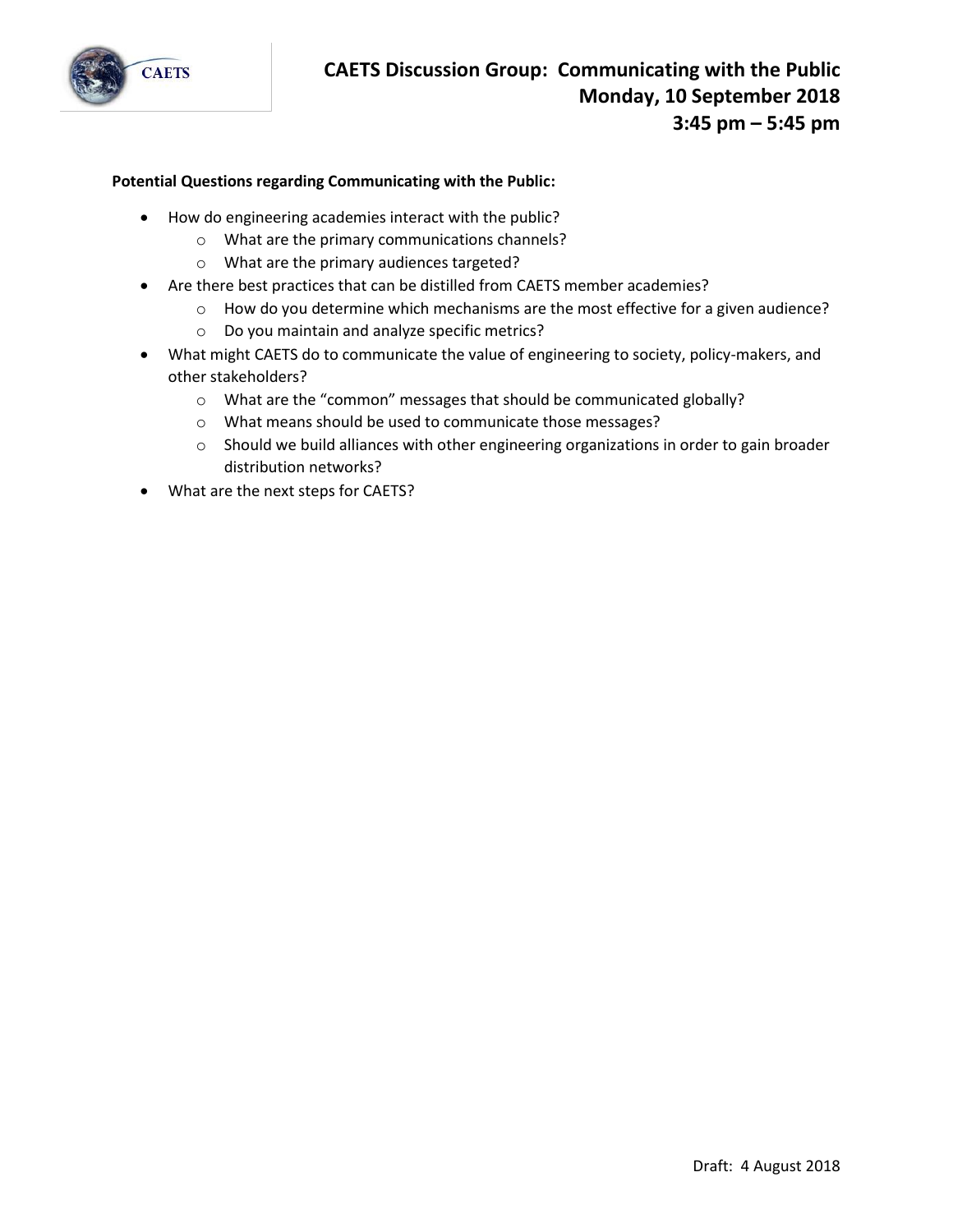



# **CAETS Discussion Group: Communicating with the Public Monday, 10 September 2018 3:34 pm – 5:45 pm**

#### **Potential Questions regarding Communicating with the Public:**

- How do engineering academies interact with the public?
	- o What are the primary communications channels?

Besides classical PR activities as media relations, events, online and social media acatech also provides an open dialogue on current controversial topics aiming for stakeholders from science, industry and society. On selected Tuesdays there is an evening discussion ("acatech am Dienstag") with experts on topics as digitization, Energiewende, nursing robots, autonomic driving, future of work etc. We organize also science cafés all over the country on distinctive topics with regional relevance.

There are also [publications](https://www.acatech.de/wp-content/uploads/2018/03/acatech_Engl_POS_Biotechnology-Communication_final_121203.pdf) on science communication and organized science slam competitions. With "acatech Horizonte" we are developing an easy-to-read scientific scheme combining articles, videos and events on a specific topics as blockchain or cyber security to inform decision makers. acatech recommends that scientists who, as communicators, already invest significant resources in terms of funds and time, strive to increase their visibility and maintain credibility in the eyes of generally less specialised but in media terms more strongly represented opinion formers.

o What are the primary audiences targeted? B2B in science, economy, politics/decision makers and interested/engaged society. There are also workshops for students e.g. drawing science comics.

acatech recommends , for the purpose of targeting specific groups, the adoption of a more problem-oriented approach to communication with the general public rather than a technology-oriented approach.

- Are there best practices that can be distilled from CAETS member academies?
	- $\circ$  How do you determine which mechanisms are the most effective for a given audience? The classical mechanism is based on a good publication fostered by public and media relation work. A good example of our work in 2018 is the report "TechnikRadar", a survey based on phone interviews about motivation, feelings and reactions of selected social groups regarding technologies.

Best experiences were made with interactive dialogue-oriented forums. acatech recommends that the positions and value judgements held by individual stakeholders, including those outside the scientific community, be treated with respect throughout all communication processes, and to be given due, serious consideration, without prejudice. in relation to the dialogue between science and society, options need to be investigated for ensuring that information and opinions are gathered and received systematically from the general public by science and industry.

- $\circ$  Do you maintain and analyze specific metrics? We analyze the media resonance, social media and online benchmarks, downloads and feedbacks of our stakeholders. acatech recommends that science studies be launched to systematically bring together the findings of theoretical research with practical experience.
- What might CAETS do to communicate the value of engineering to society, policy-makers, and other stakeholders?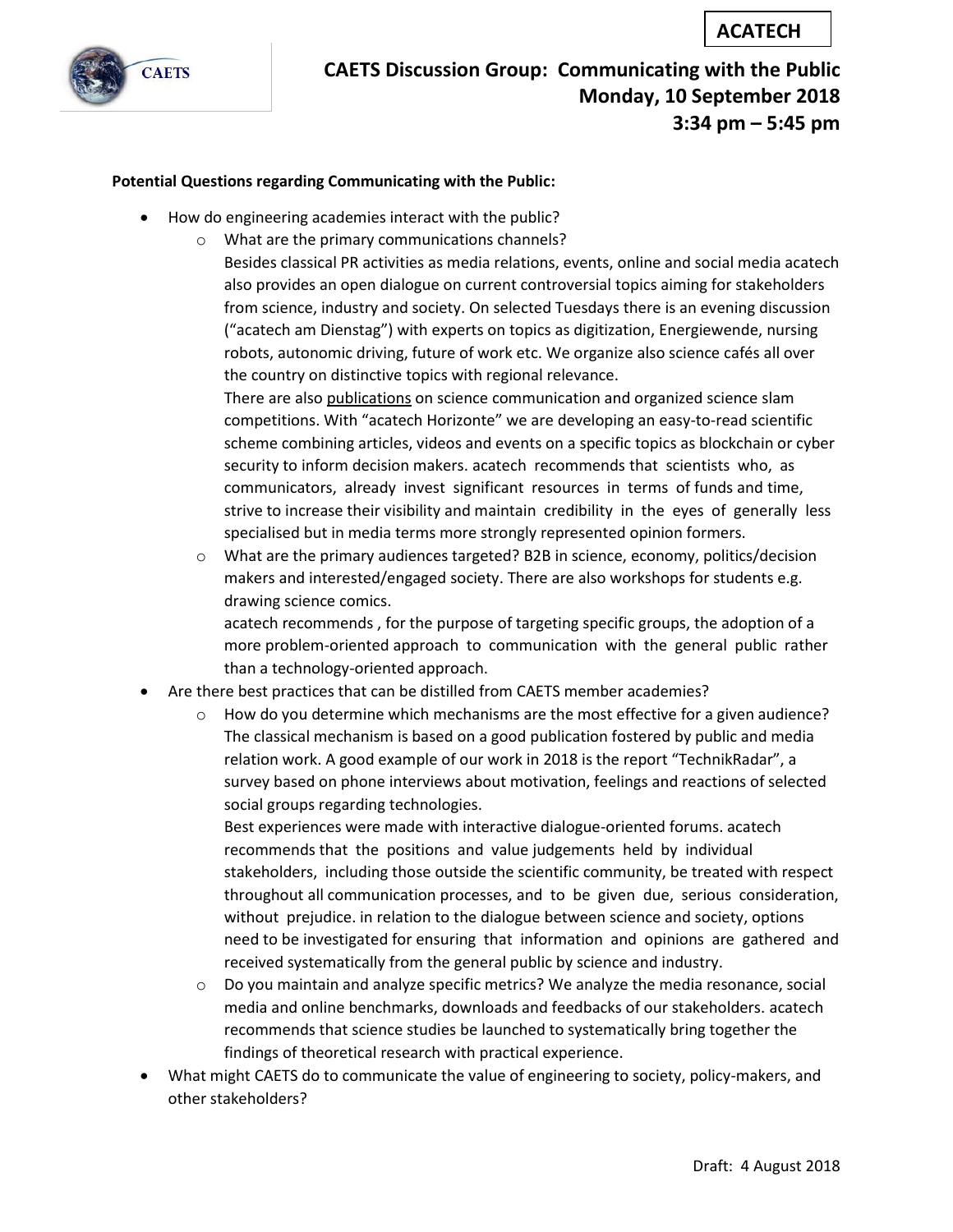# **ACATECH**



# **CAETS Discussion Group: Communicating with the Public Monday, 10 September 2018**

# **3:34 pm – 5:45 pm**

- o What are the "common" messages that should be communicated globally? Reliable science is an indispensable basis for good (political) decisions. Science and technologies are indispensable for reaching the Sustainable Development Goals of the United Nations.
- o What means should be used to communicate those messages? People are not convinced by a loud volume, but by listening and discussing. A close orientation of CAETS activities (events, publications and communication) towards the activities of the United Nations would be helpful.
- $\circ$  Should we build alliances with other engineering organizations in order to gain broader distribution networks?

From a science academy's view, both sides benefit from a bridge between science and implementation. Possible partners regarding the SDGs are e.g. "Engineers without Borders international", "United Nations Environment Programme" and the WFP Innovation Accelerator.

• What are the next steps for CAETS? A helpful international activity besides common communication activities could be a conference about the science of science and technology communication and best/effective practice in different countries. One step might be to create a CATES Committee on that.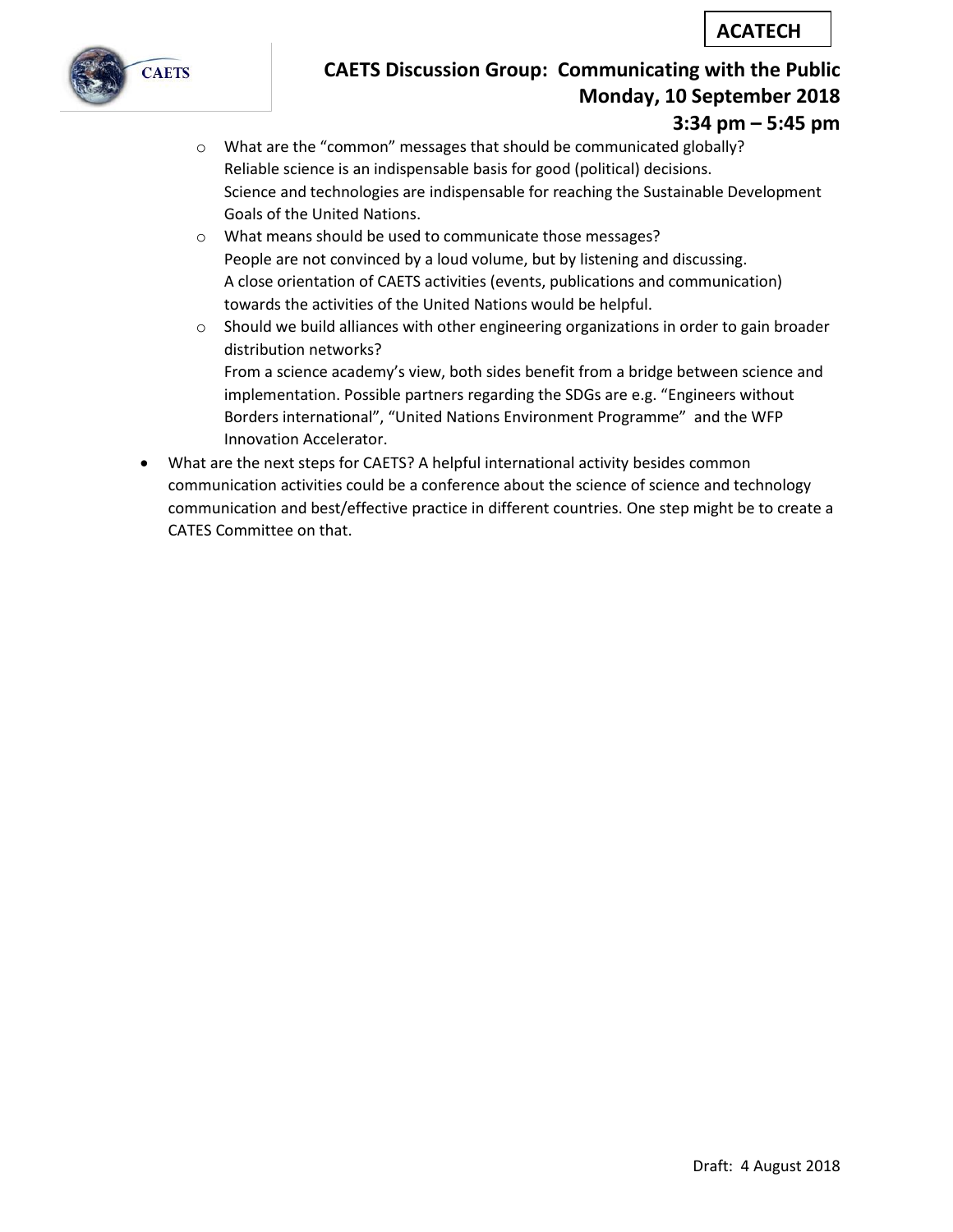

# **CAETS Discussion Group: Communicating with the Public Monday, 10 September 2018 3:34 pm – 5:45 pm**

#### **Background on CAE (Canada) and Input to the Communications Question**

To understand the CAE (Canada)'s comments on this topic, it is important to provide background.

The Canadian Academy of Engineering (CAE) comprises many of the country's most accomplished engineers, who have expressed their dedication **to providing strategic advice on matters of critical importance to Canada related to the application of science and engineering principles**. The Academy is an independent, self-governing and non-profit organization established in 1987 to serve the nation in matters of engineering concern. We have approximately 750 Fellows. 11% are retired. 78% are registered professional engineers. 10% are women. 9% list French as their primary communications language, the rest English. The split between academics, industry and government/other is 58%/39%/13%. We would be interested in learning the similar demographics from other CAETS Academies.

In Canada, as in many other countries, in addition to academies of engineering, there are a number of engineering organizations / bodies (professional associations; advocacy groups; learned engineering societies; student groups; not-for-profit organizations (e.g. Engineers Without Borders)) that communicate with different segments of the populations for a number of reasons (promotion of the profession; recruitment; diversity (gender, race); general education/extension on engineering and engineers; policy making; etc.). Academies of engineering should not attempt to duplicate or to reinforce effective messages coming from other engineering stakeholders. They should rather draw on the expertise and recognition of their members to address key issues that affect individuals and societies and for which engineering contributions are essential: climate change, energy, food, housing, transportation, water.

The CAE receives no financial support from any level of government. Our staff comprises the equivalent of 1.5 FTE. This limitation requires the CAE to focus our communications.

We maintain a website https://www.cae-acg.ca/ (which is currently receiving a major update) and social media presence through Facebook https://www.facebook.com/CanadianAcademyOfEngineering/ , Twitter @TheCdnAcadofEng and LinkedIn https://www.linkedin.com/groups/4520311. We use Google analytics to measure the reach of our various website pages. Information on recent news about Fellows, nominating new Fellows and scholarship applications are our most popular pages. Our Facebook feed has very few reads each week. However, we have over 800 followers on out Twitter feed. Over 200 Fellows follow our LinkedIn account. We also email monthly newsflashes to all of our Fellows via Mailchimp. We use its analytic tools to measure how many Fellows read each section[. https://www.cae](https://www.cae-acg.ca/whats-new-at-the-academy/cae-notes-newsflash/)[acg.ca/whats-new-at-the-academy/cae-notes-newsflash/.](https://www.cae-acg.ca/whats-new-at-the-academy/cae-notes-newsflash/) Virtually all of our internal and external communication is issued in English and French. We recently surveyed our Fellows and discovered that, of the 20% who responded to the survey, 81% read the monthly newsflash, 27% read the Twitter feed. 14% follow the Facebook page, 49% belong to the Linked group and 99% read the emails we send to the Fellows.

In order to leverage our scarce resources, we have

i) Focused primarily on informing elected officials and public servants and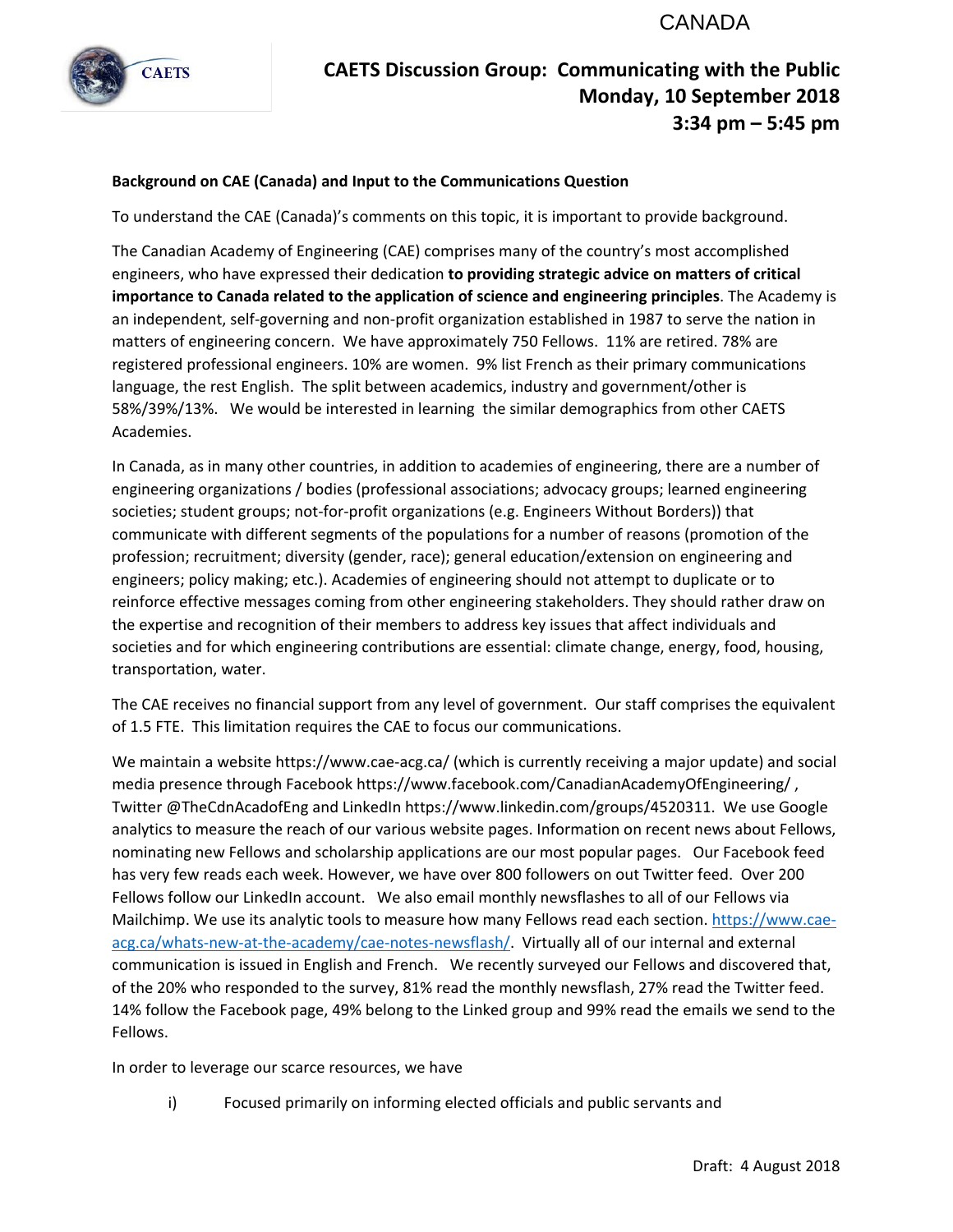

# **CAETS Discussion Group: Communicating with the Public Monday, 10 September 2018 3:34 pm – 5:45 pm**

ii) Partnering with larger, respected organizations.

To address i) we have introduced ourselves to Ministers and opposition critics of relevant ministries (Finance, Industry, Science, Transport, Natural Resources) and kept them on our mailing lists. When we have research projects, we include government officials as participants [http://irpp.org/research](http://irpp.org/research-studies/making-better-use-of-science-and-technology-in-policy-making/)[studies/making-better-use-of-science-and-technology-in-policy-making/.](http://irpp.org/research-studies/making-better-use-of-science-and-technology-in-policy-making/) We proactively seek nominations of Fellows who are elected officials and public servants. In 2018, 10% of new Fellows were in these categories. We publish op-eds in media outlets most likely to be read by government officials [https://www.hilltimes.com/.](https://www.hilltimes.com/) We provide testimony to House of Commons and Senate Committees and follow up with committee members.

<http://www.ourcommons.ca/Committees/en/RNNR/StudyActivity?studyActivityId=9966108>

We are members of two larger organizations, the Council of Canadian Academies (www.scienceadvice.ca) and the Partnership Group for Science and Engineering [\(www.pagse.org\)](http://www.pagse.org/) . The former receives federal government funding to perform assessments for various ministries and our Fellows participate when their expertise is useful. PAGSE provides a written brief to the annual Federal Budget consultation. They also mount regular "Bacon & Eggheads" sessions on Parliament Hill where researchers provide parliamentarians with overviews of current science and engineering topics <http://pagse.org/en/breakfasts.htm>

We have had success in the past with partnering with larger Social Science think tanks, as they have staff to handle report product, event planning and communications. We can provide them with the engineering skills that their researchers do not have. We have collaborated with the Institute for Research in Public Policy [\(http://irpp.org/\)](http://irpp.org/) on a series of workshops on how engineers could best inform public policy. We worked with the Conference Board of Canada [\(www.conferenceboard.ca\)](http://www.conferenceboard.ca/) on the effects on the economy on implementing carbon pricing and other GHG reduction measures. https://www.conferenceboard.ca/e-library/abstract.aspx?did=8945

#### **Potential Questions regarding Communicating with the Public:**

- How do engineering academies interact with the public?
	- o What are the primary communications channels?
	- o What are the primary audiences targeted?
- Are there best practices that can be distilled from CAETS member academies?
	- o How do you determine which mechanisms are the most effective for a given audience?
	- o Do you maintain and analyze specific metrics?
- What might CAETS do to communicate the value of engineering to society, policy-makers, and other stakeholders?
	- o What are the "common" messages that should be communicated globally?
	- o What means should be used to communicate those messages?
	- o Should we build alliances with other engineering organizations in order to gain broader distribution networks?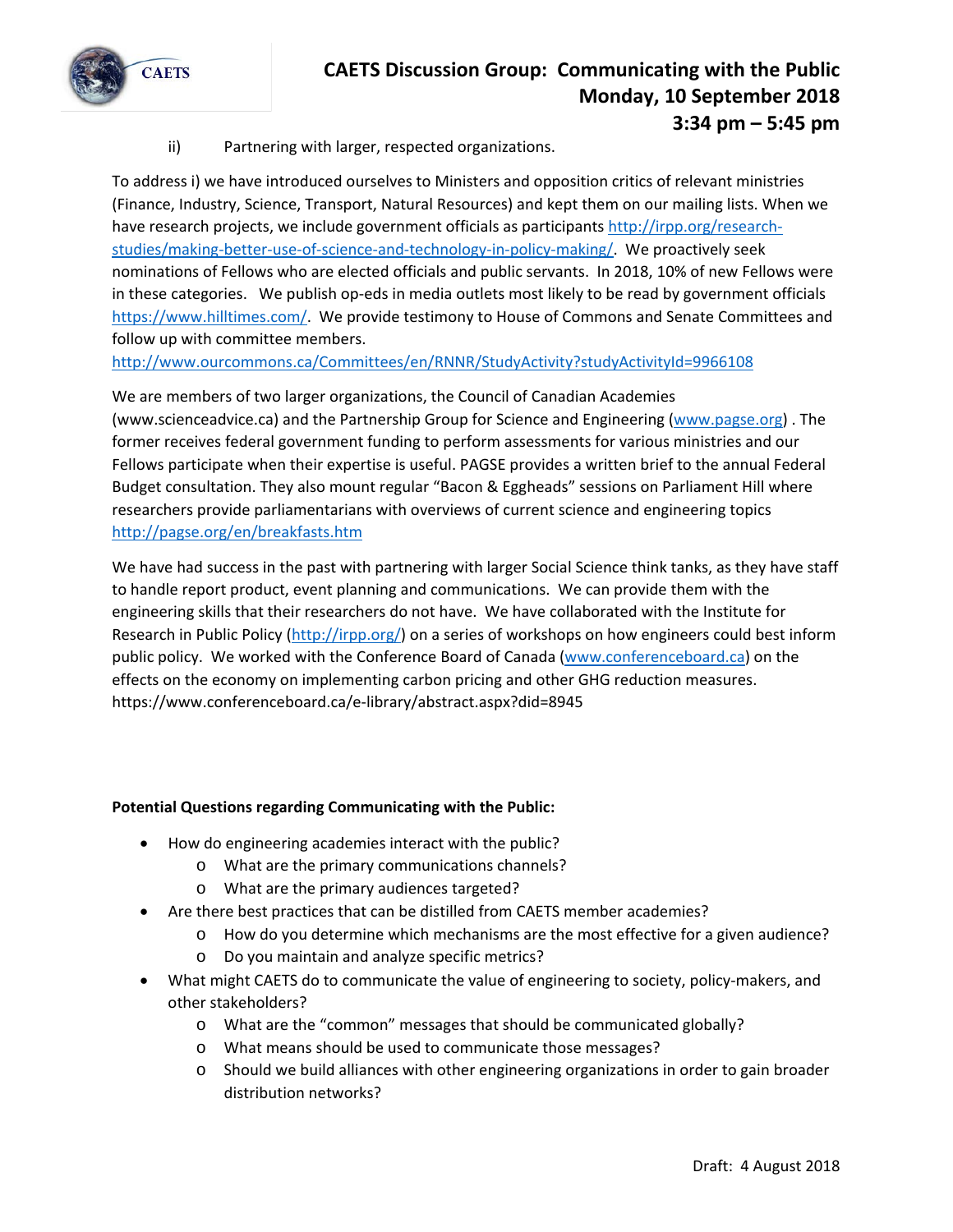



# **US National Academy of Engineering (Background Information)**

#### **Raising Public Awareness of Engineering (2002)**

Download Free PDF:<https://www.nae.edu/77919.aspx>

Description: The public has little awareness or appreciation of engineering as the source of technology. The engineering community spends mightily to try to improve public awareness, but an NAEcommissioned survey of activities intended to raise public awareness found little coordination among them and few measures of success. This report provides the results of this survey, explains why it was needed, and recommends how the engineering community can work successfully to communicate the importance of engineering to society.

#### Key Messages Identified:

For Students –

- An engineering education is valuable as the basis for a variety of careers.
- Engineering offers challenges, excitement, opportunities, and satisfaction.
- Engineering is worthwhile, challenging, fun, and within reach.
- An engineering career provides flexibility that allows for family life choices and helping people.
- It's not as complicated as you think. Anyone can understand the principles of engineering.
- Engineering is a collection of diverse fields that need people with diverse talents, experiences, creativity, and entrepreneurial spirit.
- Math (and science and technology) literacy will open doors in your future.
- Math is the alphabet of science and engineering.
- The excitement of engineering is that engineers create "something that has not been" for the good of humanity.
- Engineering includes a variety of fields of study and occupations.
- Math is challenging. Competition is not limited to sports.
- Engineers are not what people expect.
- Engineering is a springboard to many career opportunities.

For Parents, Teachers, and Guidance Counselors –

- Students must take the tough courses if they want to enter a college of engineering.
- Engineering features low unemployment, and engineers are creative and human.
- If you like math, you'll love engineering.
- If you like solving problems, wait till you hear what engineers can do.
- Engineering offers a lifetime of interesting work.

For the Engineering Community (for internal use by trade associations and professional societies and for recruiting at the college level) –

- Engineering is a core competency necessary to solve the complex technical and environmental challenges facing our customers and stakeholders.
- Engineering is a lion's profession.
- Engineering provides innovative solutions to societal problems.
- Engineers make use of both old and new knowledge to solve practical problems.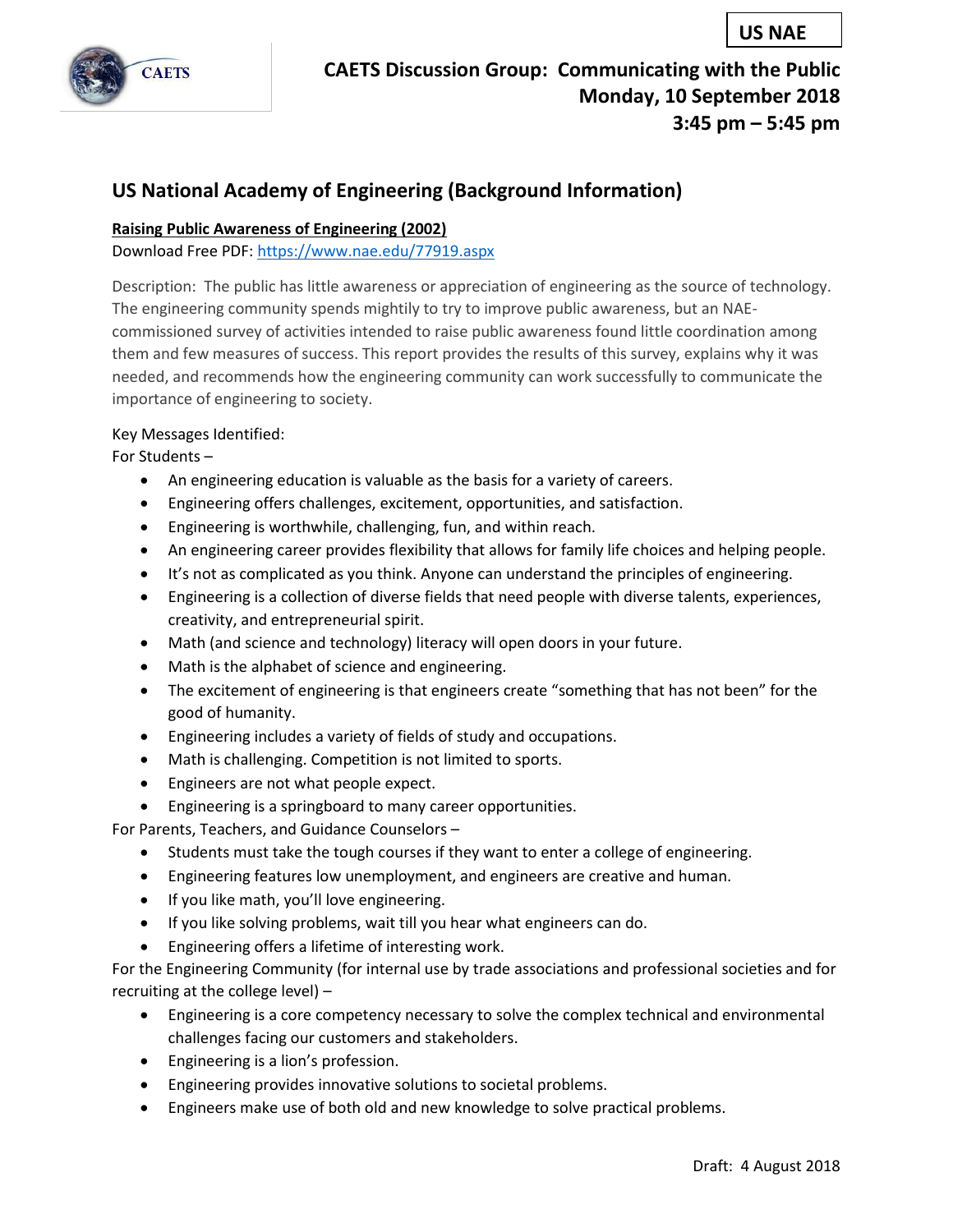# **US NAE**



# **CAETS Discussion Group: Communicating with the Public Monday, 10 September 2018**

## **3:45 pm – 5:45 pm**

• Engineering plays an influential role in the burgeoning fields of bioethics, national security, and others. Engineering is a profession for leaders.

For Policy Makers and Opinion Leaders –

- Engineers are responsible for the high standard of living in the United States.
- Engineering builds societies. Engineering advances economies.
- Engineering is integral to society's progress and a country's ability to produce wealth.
- The United States can't expect to continue to solve its problems by importing technical talent from developing countries.
- Engineers are technology-literate citizens.
- Global competitiveness demands that many of the best and brightest students enroll in engineering.
- If engineering enrollments continue to decline, our nation will face a severe competitive and economic crisis.

Initiatives for Consideration (Not prioritized and all should include developing measures of effectiveness)

- **Internet Information:** Create a web-based "clearinghouse" for information about engineering outreach accessible not just to the engineering community, but to teachers, parents, students, media, etc.
- **Media Education Programs:** These would include interaction with reporters at high-level fora, one-on-one meetings with influential media, and small group presentations for regional newspapers.
- **Movie and TV Show Development**: These should be geared toward children.
- **Advertising and Public Service Announcements**: A targeted ad campaign could be developed, but needs to be cost effective and should be unified through consistent messages, taglines, and logos. The campaign should generate awareness through focus on basic social issues: standard of living, global competitiveness, economic growth, and national security.
- **Public Lecture Series and Exhibits**: Encourage lecture series and exhibits on engineering topics (perhaps in conjunction with engineering schools) on topics ranging from "hot" practice areas to new engineering developments to large projects in local areas, directed to a generally educated audience who are not engineers, and using engaging speakers.
- **Grassroots Outreach**: Harness and build on the interest and enthusiasm of current outreach activities across the engineering community. Support these efforts by developing common messages, sharing experiences through a web-based clearinghouse, and providing guidance on objectives, execution, and measurement of effectiveness. Unify the efforts through consistent messages and increase efforts to bring activities to more schools and communities on a continuous basis throughout the year.
- **Competitions**: Appeal to the competitive spirit of young people to generate interest in engineering. Use existing local, regional and national competitions to generate more visibility and create more opportunities for greater interaction between students and engineers. Work to expand participation within the engineering community including industry, societies, national labs, and academia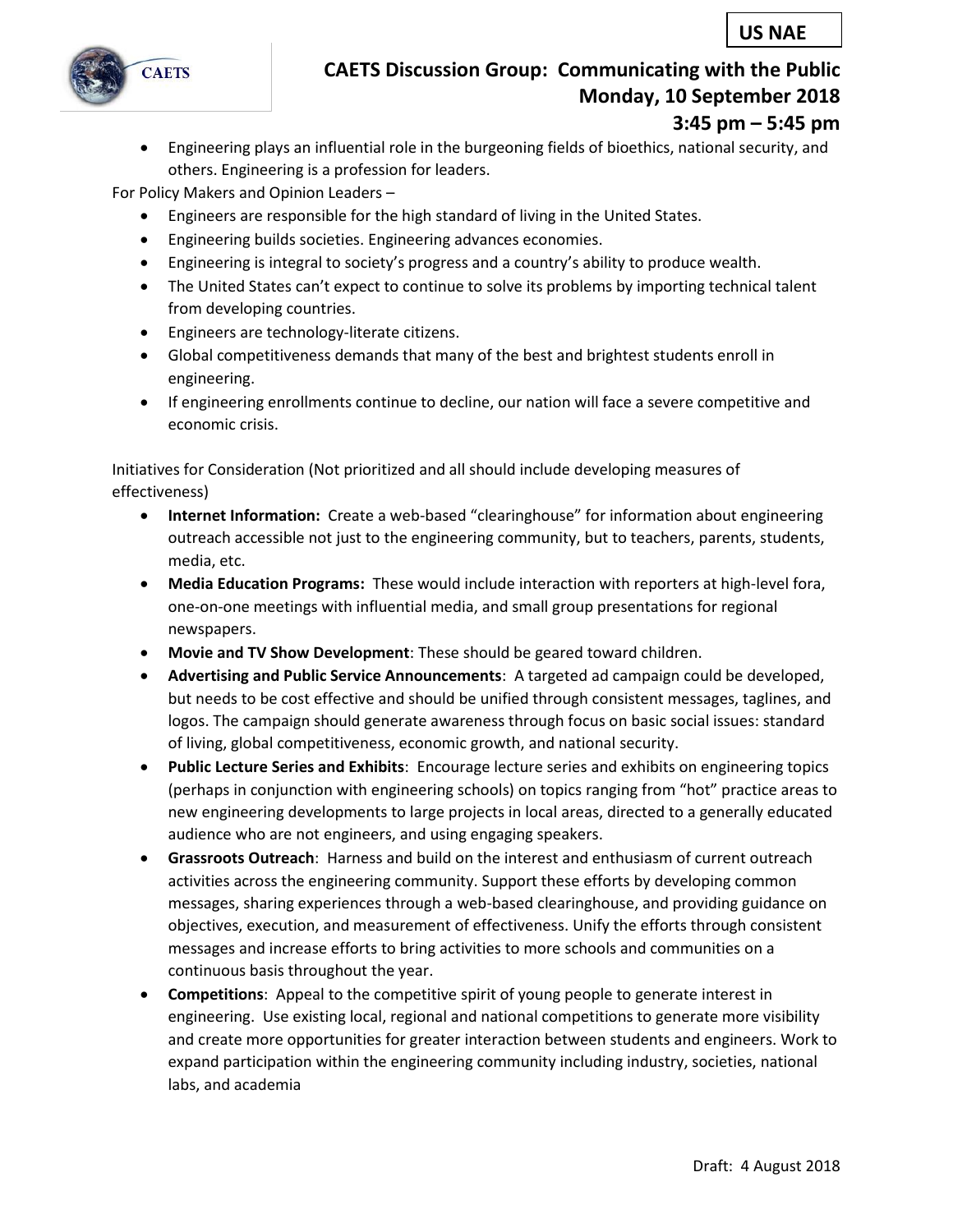



# **CAETS Discussion Group: Communicating with the Public Monday, 10 September 2018 3:45 pm – 5:45 pm**

#### **Communicating Science and Engineering Data in the Information Age** (2011)

Download Free PDF: <https://www.nae.edu/53384.aspx>

Description: The National Center for Science and Engineering Statistics (NCSES) of the National Science Foundation (NSF) communicates its science and engineering (S&E) information to data users in a very fluid environment that is undergoing modernization at a pace at which data producer dissemination practices, protocols, and technologies, on one hand, and user demands and capabilities, on the other, are changing faster than the agency has been able to accommodate. NCSES asked the Committee on National Statistics and the Computer Science and Telecommunications Board of the National Research Council to form a panel to review the NCSES communication and dissemination program that is concerned with the collection and distribution of information on science and engineering and to recommend future directions for the program.

Communicating Science and Engineering Data in the Information Age includes recommendations to improve NCSES's dissemination program and improve data user engagement. This report includes recommendations such as NCSES's transition to a dissemination framework that emphasizes database management rather than data presentation, and that NCSES analyze the results of its initial online consumer survey and refine it over time. The implementation of the report's recommendations should be undertaken within an overall framework that accords priority to the basic quality of the data and the fundamentals of dissemination, then to significant enhancements that are achievable in the short term, while laying the groundwork for other long-term improvements.

#### **EngineerGirl**

#### [https://www.engineergirl.org](https://www.engineergirl.org/)

The EngineerGirl website is designed to bring national attention to the exciting opportunities that engineering represents for girls and women. Why girls and women? Because despite an increase in female participation in many traditionally male-dominated professions such as medicine and law, women remain grossly under-represented in engineering. Engineering and engineers are central to the process of innovation, and innovation drives economic growth. Diversity of thought is crucial to creativity, and by leaving women out of the process of innovation we lose a key component of diversity and stifle innovation. We want the creative problem-solvers of tomorrow to fully represent the world's population, because they will be the ones to ensure our health, happiness, and safety in years to come.

The site was launched in 2001 with input from a specially selected Girls [Advisory](https://www.engineergirl.org/2641/GAB) Board-bright, energetic girls from all over the United States and Canada. In 2012 a new Girls Advisory Board was instituted in order to re-design the site for a modern audience. The ongoing work of EngineerGirl is overseen by the **[EngineerGirl](https://www.engineergirl.org/3543/Steering-Committee) Steering Committee** with the generous support of our [sponsors.](https://www.engineergirl.org/10436/Sponsors)

The website is a service of the National Academy of Engineering (NAE) and grew out of the work of the NAE Committee on the Diversity of the Engineering Workforce.

#### **Engineering Innovation Podcast and Radio Series**

The NAE works with the Washington, D.C. region's only all-news radio station— WTOP Radio— and the nation's only all-news radio station for federal employees— WFED 1500 AM— to provide weekly features highlighting engineering innovations and stories that add technical context to issues in the news.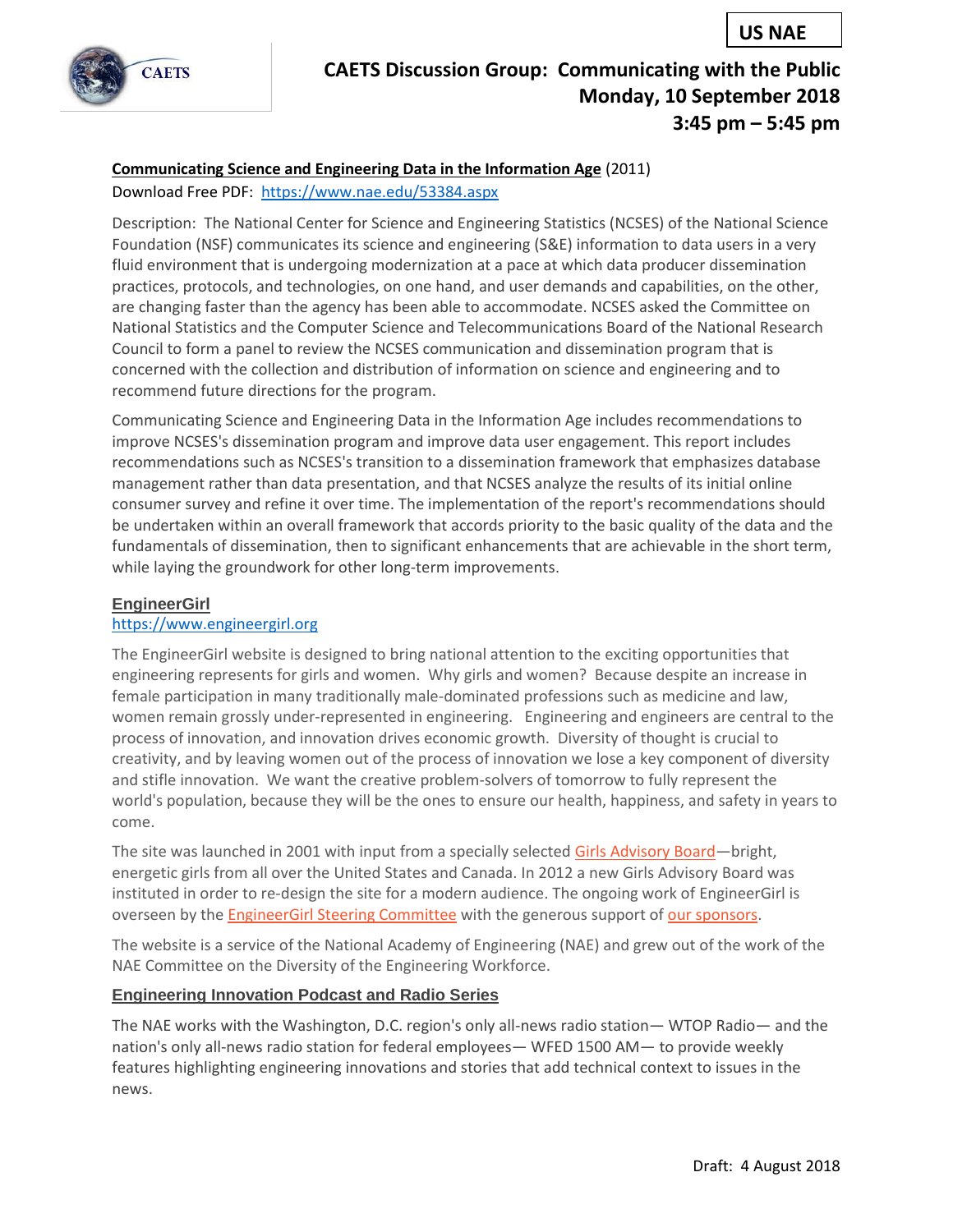

# **RAEng Responses**

#### **Potential Questions regarding Communicating with the Public:**

#### **1. How do engineering academies interact with the public?**

The type of communication depends heavily on the audience and the goal of the communication. The Royal Academy of Engineering employs a variety of communication methods with the below giving an example of likely channels:

- o General Public
	- Social Media (Twitter, LinkedIn, Facebook)
	- News Media (through press releases)
	- Academy Website
	- Printed materials at public events
	- Public Lectures
- o Universities/Faculty
	- Email
	- Posters
	- Flyers (printed and digital
	- Printed Media (reports)
- o Young people
	- Social Media
	- Website
	- YouTube

The Academy's international programmes have enabled us to reach out to the public in new ways and illustrate the role that engineering plays in international development and in societal progression more broadly. Through a focus on international development and the SDGs we have been able to engage with a more diverse audience and to communicate the benefits engineering brings to society, particularly to a non-engineering audience. Perhaps this case study can act as a blueprint for communicating the benefit of engineering; it is an example of how we must illustrate the tangible, real-world impact that engineering can have and ensure we do not talk about engineering in a vacuum.

#### **2. Are there best practices that can be distilled from CAETS member academies?**

### o **How do you determine which mechanisms are the most effective for a given audience?**

Three of the most important steps in determining effective means of communications are: to consider who the audience; what they are likely to take from the engagement; and the intended purpose of the interaction. For example, communication strategies may be tailored depending on who the intended audience are; for instance, social media advertising can be tailored to target specific geographic regions to ensure that the opportunities on offer are reaching those who they are intended for.

We have found social media an increasingly effective tool for amplifying conversation, particularly among the younger people we engage with (under 45). Live tweeting at events by Academy staff, Academy accounts, and event participants has enabled conversations to be followed by those who are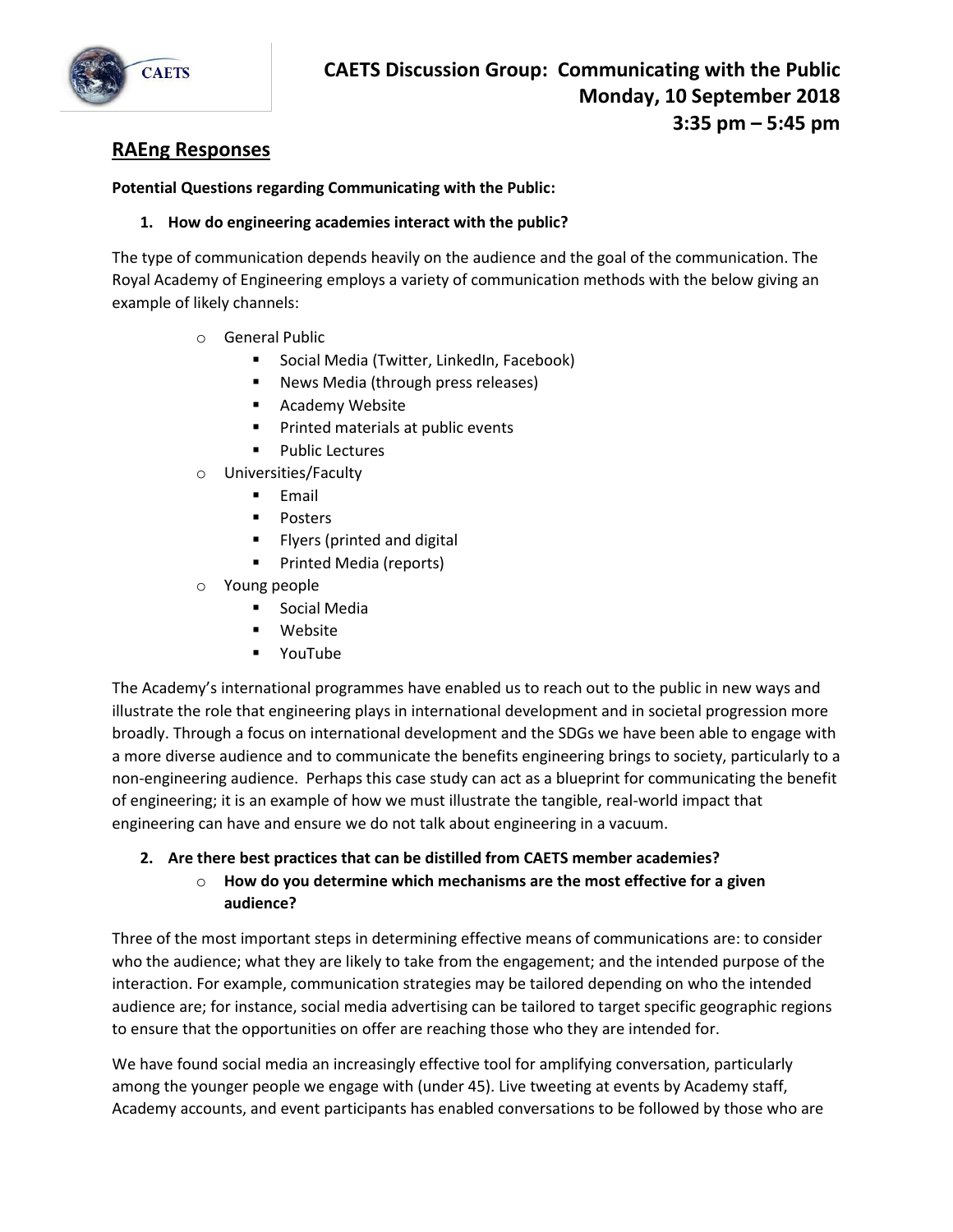

# **CAETS Discussion Group: Communicating with the Public Monday, 10 September 2018**

# **3:35 pm – 5:45 pm**

not in the room and sets a platform for wider engagement. Many Academy events incorporate a social media toolkit into the event materials, providing guidance and direction on how to engage with Academy social media, and contribute to the conversation.

Another aspect worthy of consideration is how wide reaching we want the particular communication to be. Broader, high level announcements often follow more traditional means such as press releases and posting on the website. Such communications are often more content heavy and require more time for an audience to engage with. In cases such as these, social media can be used as a directional, support tool to signal potential users in the direction of the website or news article.

Key questions to ask include; Will the intended audience use the medium of communication being used? Who are we trying to reach? How do we want them to engage with us and why?

#### o **Do you maintain and analyse specific metrics?**

The Academy monitors digital analytics such as website activity and social media engagement and this is fed back into communications strategies to assess their impact. This is normally on a project by project basis.

## **3. What might CAETS do to communicate the value of engineering to society, policy-makers, and other stakeholders?**

### o **What are the "common" messages that should be communicated globally?**

Engineering matters. It underpins our daily lives, drives economic growth, plays a critical role in addressing major societal challenges and helps ensure our readiness for the future, from providing a sustainable supply of food, water and clean energy, to advancing healthcare, and keeping us safe and secure.

Engineering should be at the heart of policy-making, ensuring that an engineering voice is present at the very start of any policy discussions

Engineers must take a leading role in working across disciplines to tackle the Global Grand Challenges and the Sustainable Development Goals.

Diversity within the engineering profession must be nurtured and encouraged.

Engineering itself is a diverse profession, with many routes into it, and within it.

### o **What means should be used to communicate those messages?**

This should be addressed on a case-by-case basis, where the target audience and the purpose of the communication is at the heart of any strategy.

### o **Should we build alliances with other engineering organizations in order to gain broader distribution networks?**

Partnerships can be very beneficial in allowing a more diverse exchange of ideas and opinions, and in helping achieve objectives. However, our main concern with forming partnerships with other organisations is that we must always be asking ourselves whether this is going to increase our impact as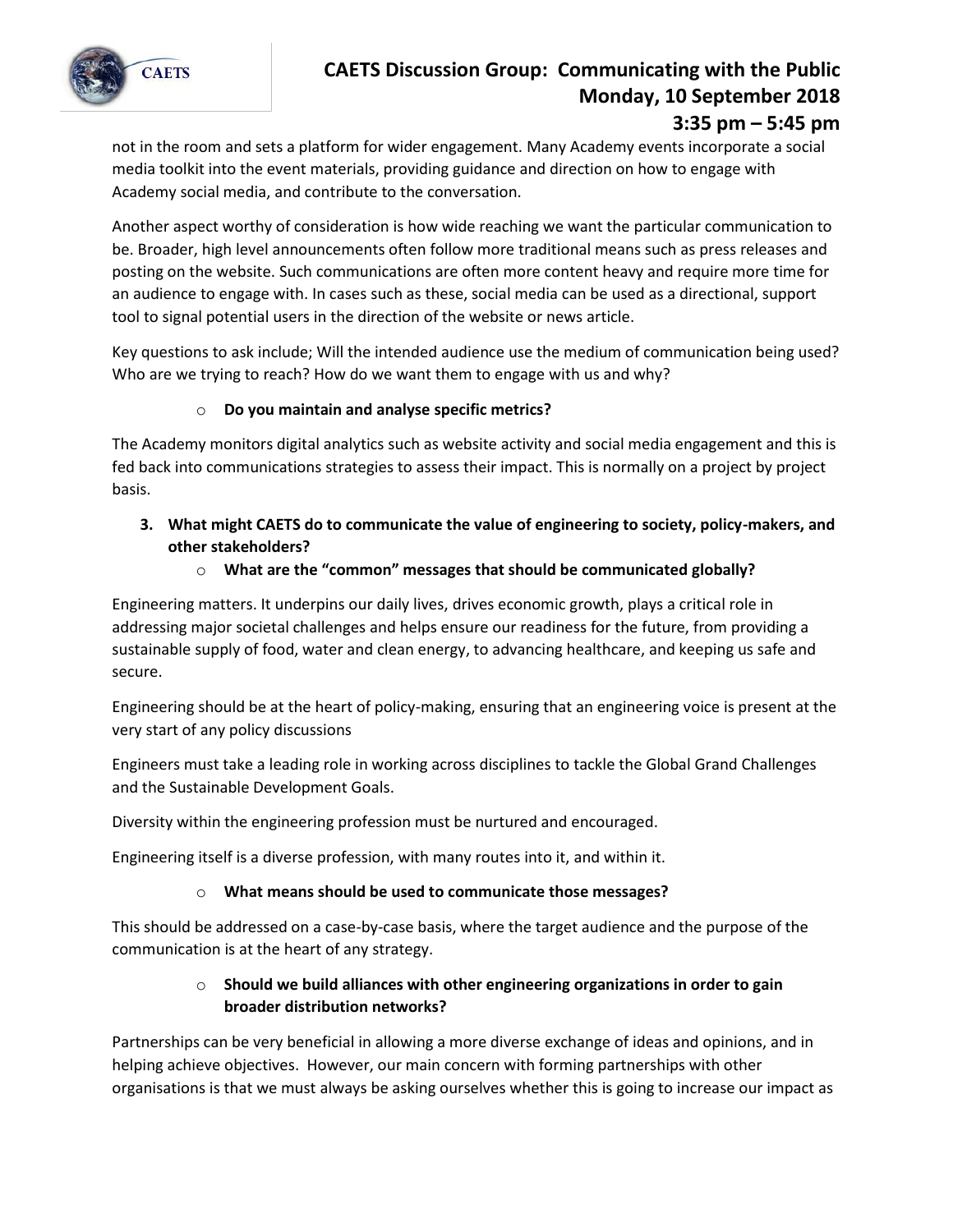

# **CAETS Discussion Group: Communicating with the Public Monday, 10 September 2018**

# **3:35 pm – 5:45 pm**

a network. Do the other organization bring with them expertise, resources, or networks that we don't have?

#### **4. What are the next steps for CAETS?**

It is the Academy's belief that communications are context dependent. As such, CAETS should begin by identifying the messages it wishes to convey and to whom, before moving on to how.

# **Royal Academy of Engineering Background Information**

#### **Communications Campaigns**

#### This Is Engineering

- *This is Engineering is a new multi-year campaign led by the Royal Academy of Engineering in partnership with eleven major engineering organisations to change the perception of engineering among young people aged 13-18.*
- *This is Engineering* challenges those misconceptions, by presenting a positive image of modern engineering. Through real young engineers it illustrates how engineering is behind many of the things they are already interested in – sport, fashion and tech for example – and that they can follow what they love into engineering, and in doing so help shape the future.
- The first year of the campaign will challenge young people (13-18) to reconsider what engineering really looks like with bold advertising on social media platforms. Supporting PR will encourage parents and teachers to talk about engineering in positive ways with young people, and also communicate the skills and diversity challenge to policy makers and business leaders.
- *This is Engineering is a key partner in HM Government's Year of Engineering, which was launched on 15 January 2018. Together the two campaigns will help inspire the next generation of engineers, raising public awareness about engineering's variety, appeal and impact.*
- At the heart of *This is Engineering* are five 40-second videos, each of which profiles a young engineer who is doing something remarkable. Watch Pavlina, Chris, Vinita, Charles and Daniella and be inspired by the power and potential of engineering!
- <http://www.thisisengineering.org.uk/>

### **Publications & Reports**

#### Ingenia!

• *Ingenia!* is a stimulating and informative quarterly magazine that publishes articles across the whole range of engineering disciplines. It is aimed at everyone with an interest in engineering, whether working in business and industry, government,